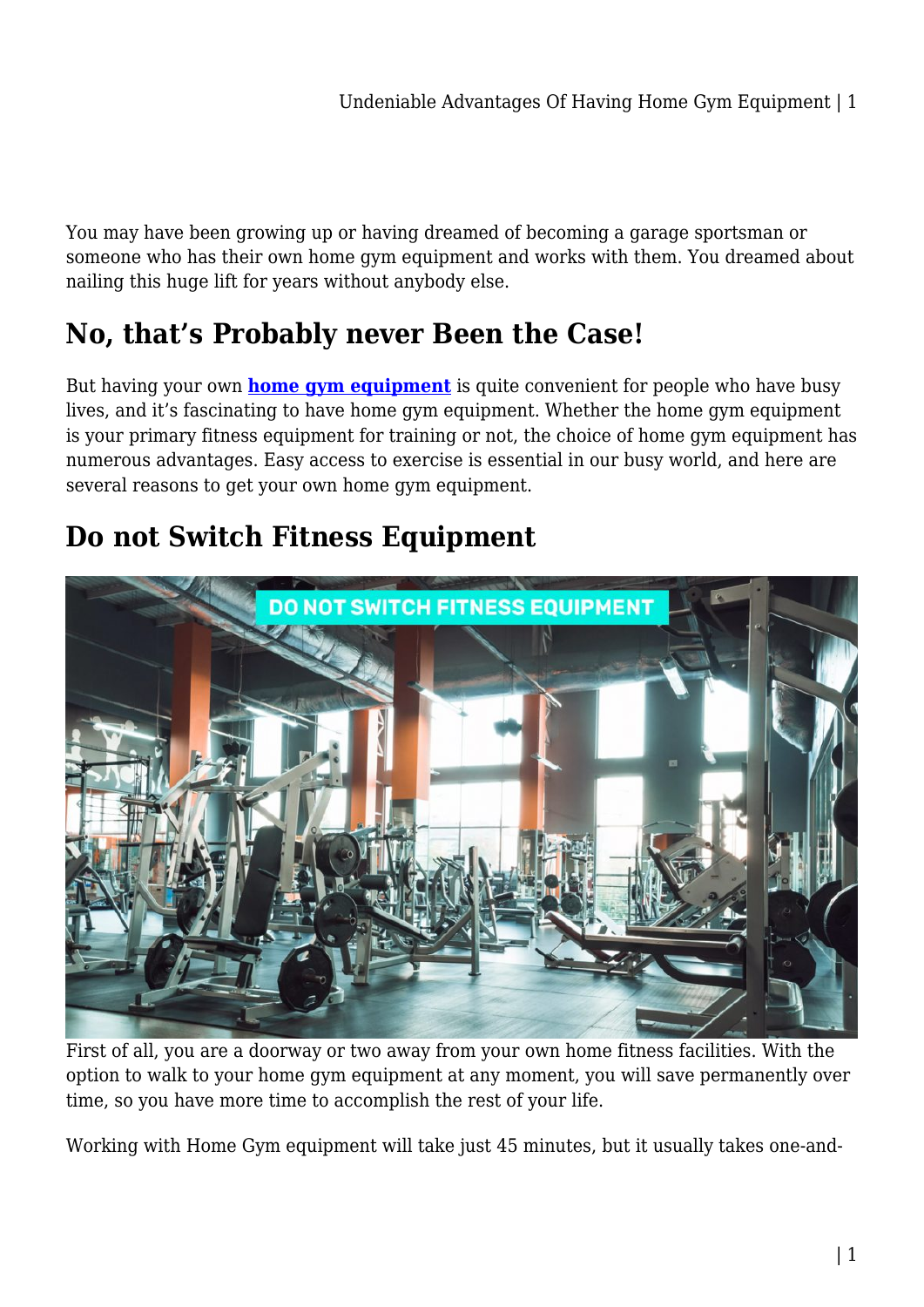a-half hours to go to the fitness room, get ready in the locker, talk with strange people and then go home. This extra time will enable you to spend more time with your family or friends, take up another activity, read more, and set up a company or anything else.

# **Open 24 Hours a Day**

Life is hectic, and sometimes it's hard or impossible to get to the fitness centre. It's not the end of the world when you miss your planned lunch exercise with home gym equipment because a meeting came or when you didn't wake up to your morning's alarm. In addition, if your initial training was useless for the first time, you will be able to work it out a second time. It will also be open on Christmas, Easter and Independence Day for your nation.

## **Don't take your Timelines or Distractions**

Tired of waiting? The home gym equipment is constantly open at your home gym, so you don't have to hang around uncomfortably waiting for some people to take it off. Nothing stops you from coming in and out so quickly as possible with Home gym equipment. It also goes the opposite way. There will be no pressure to constantly inform the individual waiting for some fitness equipment that this is your final set. When you rise into your garage, cellar or any other area of your home, go at the speed you desire.

## **Make your own Regulations Fitness Equipment**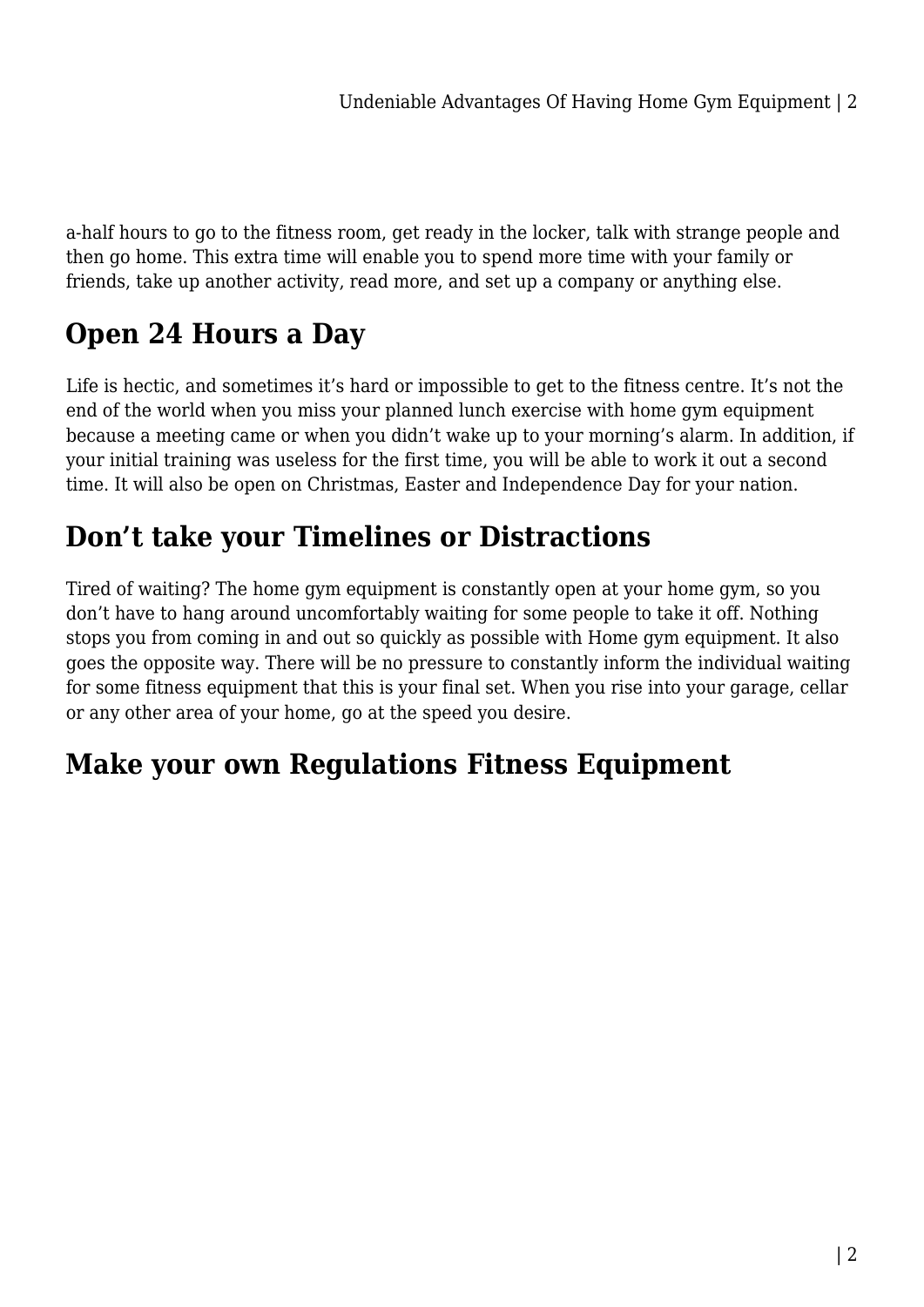

Drop your weights, fill the crayon, turn up the volume on your music, and invite your friends without having to sign any papers or be harassed by sales representatives. Your home gym equipment is on your own, and you have the freedom to do anything you want with it. There is no need to be concerned about setting an alarm that will wake you up and drive you out.

## **Make it all Yours**

When it comes to **fitness equipment**, [y](https://treadmilloffers.com.au/)ou'll have the ability to choose the equipment that will best suit your needs, whether you're training for functional fitness, powerlifting, a 5k race, or just overall health and well-being. You will also have the option of customizing it so that it is a stimulating environment in which to spend your valuable time. Decorate your favorite brands, sports teams, and posters with your own personal touch. Because this isn't your living room, you can be a bit more crazy.

### **Save Money Potential**

In the event that you decide to purchase a large quantity when you first start building Home Gym equipment, your starting costs will be affordable. However, when you compare your one-time expenses with your monthly gym membership and gas expenses, you will see that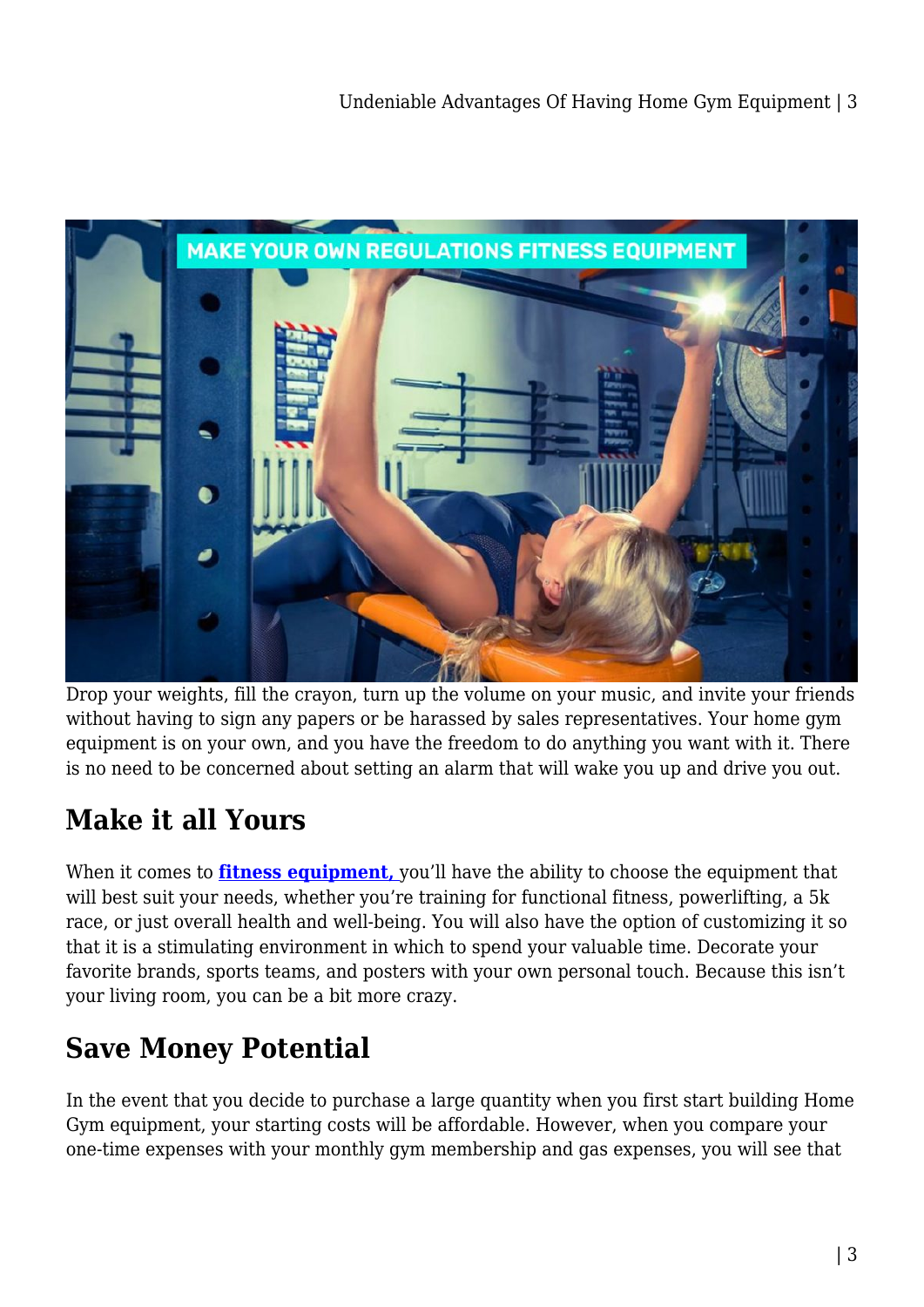you have the potential to save money over time. Furthermore, most exercise equipment retains its value quite well, so you may be able to resell it if you decide to change your mind or switch to something else in the future.

#### **Fewer Germs**

Are you afraid of germs? There's no need to worry about the hundreds of people who've used the barbell or equipment before. It's your equipment, and you know it was cleaned the last time.

## **Get Wilderness**

Nobody can judge you, and it may be as private as you want it to be. You may wear what you wish to, groan on these challenging lifts, or lie on the floor until you want to do the intensive training. It is also simpler to set up without the multitude of other people waiting for specific equipment.

### **It's Awesome**